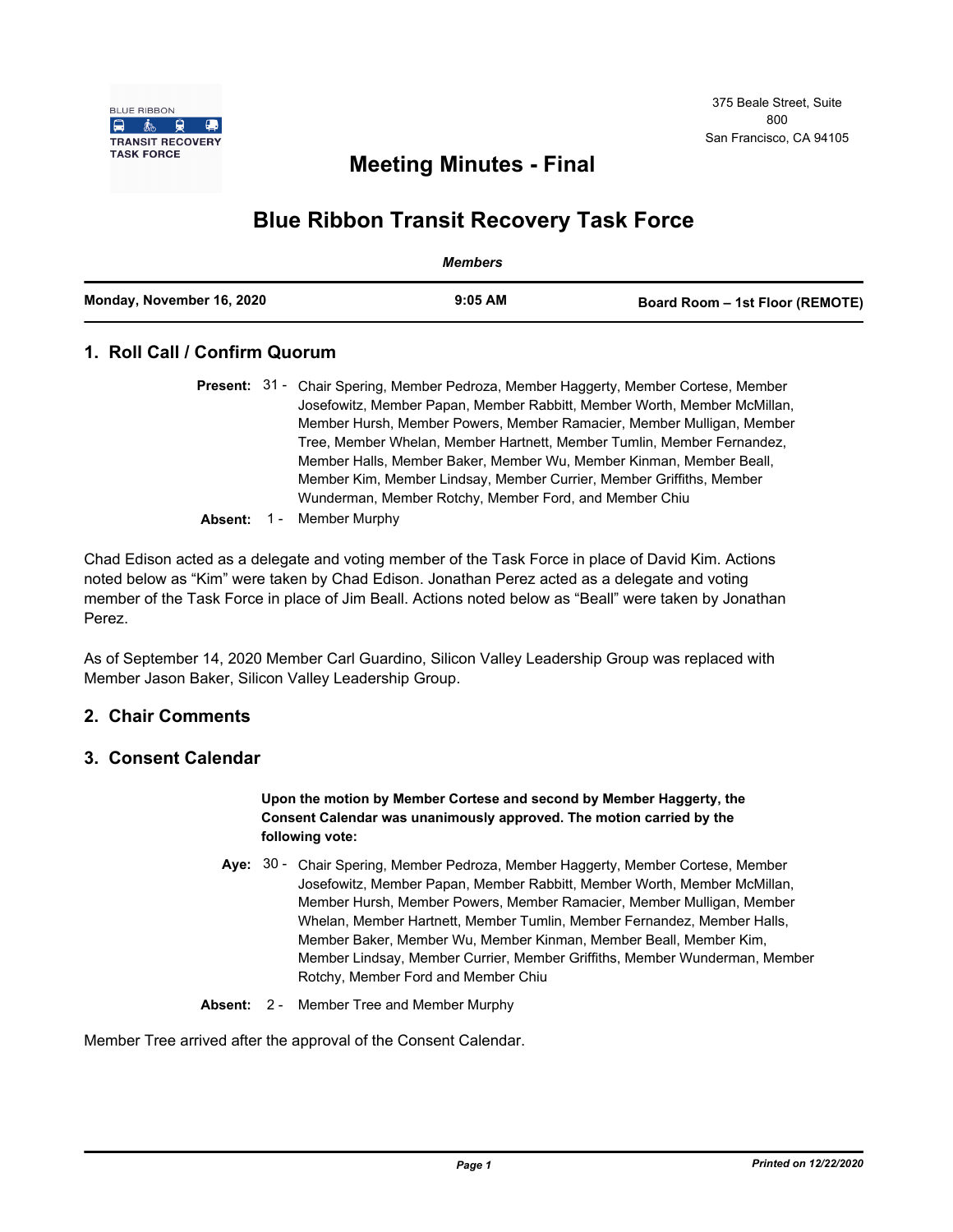**3a.** [20-1472](http://mtc.legistar.com/gateway.aspx?m=l&id=/matter.aspx?key=21337) Minutes of the October 26, 2020 Meeting *Action:* Approval

*Attachments:* [Draft Meeting Minutes\\_BRTRTF 10\\_26\\_2020](http://mtc.legistar.com/gateway.aspx?M=F&ID=17f8034a-8b8a-494f-934e-97d7d0122661.pdf)

**3b.** [20-1473](http://mtc.legistar.com/gateway.aspx?m=l&id=/matter.aspx?key=21338) BRTRTF #6 Meeting Summary

*Action:* Approval

*Attachments:* [BRTRTF #6 Meeting Summary Memo](http://mtc.legistar.com/gateway.aspx?M=F&ID=3e5b6a00-759d-4266-947d-a5c9b577e85f.pdf)

## **4. Revised Decision Making Process**

**4a.** [20-1628](http://mtc.legistar.com/gateway.aspx?m=l&id=/matter.aspx?key=21493) Revised Decision Making Process

*Action:* Approval

*Presenter:* Steve Kinsey, CivicKnit

**Attachments: [Revised Decision Making Memo](http://mtc.legistar.com/gateway.aspx?M=F&ID=d5ec7733-6cd3-49a0-abc2-6790cca5cf3a.pdf)** [Decision Making Member instructions](http://mtc.legistar.com/gateway.aspx?M=F&ID=271eb663-4558-4f35-a257-343043c9f21b.pdf)

#### **Upon the motion by Member Worth and second by Member Pedroza, the Revised Decision Process was adopted. The motion carried by the following vote:**

- Aye: 31 Chair Spering, Member Pedroza, Member Haggerty, Member Cortese, Member Josefowitz, Member Papan, Member Rabbitt, Member Worth, Member McMillan, Member Hursh, Member Powers, Member Ramacier, Member Mulligan, Member Tree, Member Whelan, Member Hartnett, Member Tumlin, Member Fernandez, Member Halls, Member Baker, Member Wu, Member Kinman, Member Beall, Member Kim, Member Lindsay, Member Currier, Member Griffiths, Member Wunderman, Member Rotchy, Member Ford and Member Chiu
- **Absent:** 1 Member Murphy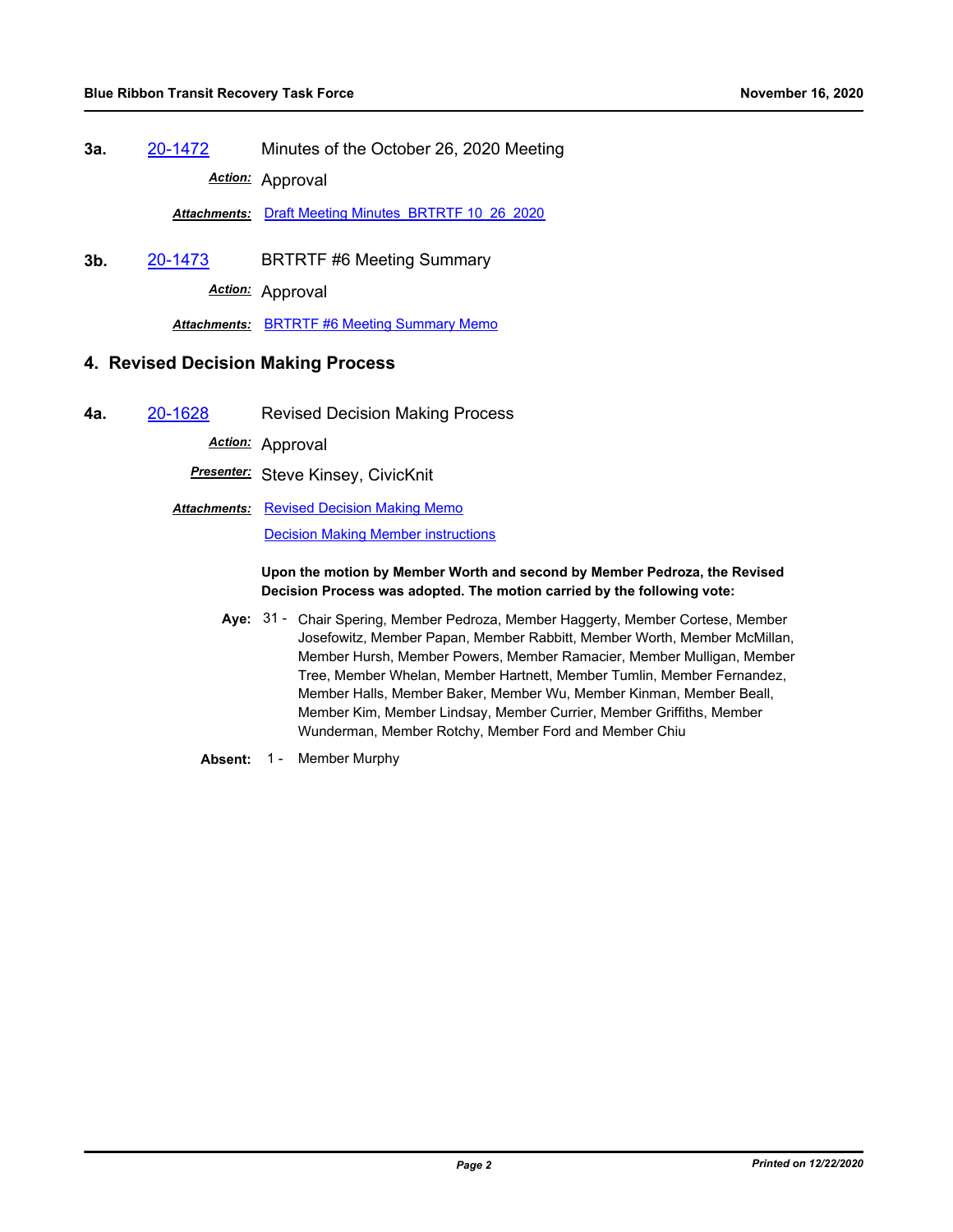# **5. Stage 3: Transformation Action Plan**

**5a.** [20-1625](http://mtc.legistar.com/gateway.aspx?m=l&id=/matter.aspx?key=21490) Revised Goals and Objectives

*Action:* Approval

*Presenter:* Steve Kinsey, CivicKnit

**Attachments: [Revised Goals Intro Memo](http://mtc.legistar.com/gateway.aspx?M=F&ID=f0bd2f8e-3597-47eb-99ea-c0b97988ce8c.pdf)** [Revised Goals and Objectives Presentation](http://mtc.legistar.com/gateway.aspx?M=F&ID=fffdfb08-6f16-4082-a269-de2db56cdaa4.pdf)

[Final Goals and Objectives Adopted 11\\_16\\_2020](http://mtc.legistar.com/gateway.aspx?M=F&ID=48686741-e961-4a57-9d46-d8311a0f7351.pdf)

**Upon the motion by Member Tumlin and second by Member Hartnett, the revised Transit Transformation Definition and Transformation Action Plan Goals & Objectives were unanimously approved (Revised Document attached). The motion carried by the following vote:**

- Aye: 31 Chair Spering, Member Pedroza, Member Haggerty, Member Cortese, Member Josefowitz, Member Papan, Member Rabbitt, Member Worth, Member McMillan, Member Hursh, Member Powers, Member Ramacier, Member Mulligan, Member Tree, Member Whelan, Member Hartnett, Member Tumlin, Member Fernandez, Member Halls, Member Baker, Member Wu, Member Kinman, Member Beall, Member Kim, Member Lindsay, Member Currier, Member Griffiths, Member Wunderman, Member Rotchy, Member Ford and Member Chiu
- **Absent:** 1 Member Murphy
- **5b.** [20-1627](http://mtc.legistar.com/gateway.aspx?m=l&id=/matter.aspx?key=21492) Advancing Equity and Development of Principles

*Action:* Information

*Presenter:* Steve Kinsey, CivicKnit and Therese McMillan, MTC

Attachments: Advancing Equity Presentation

The following individuals spoke on this Item: Adina Levin, Friends of Catrain; and Roland Lebrun.